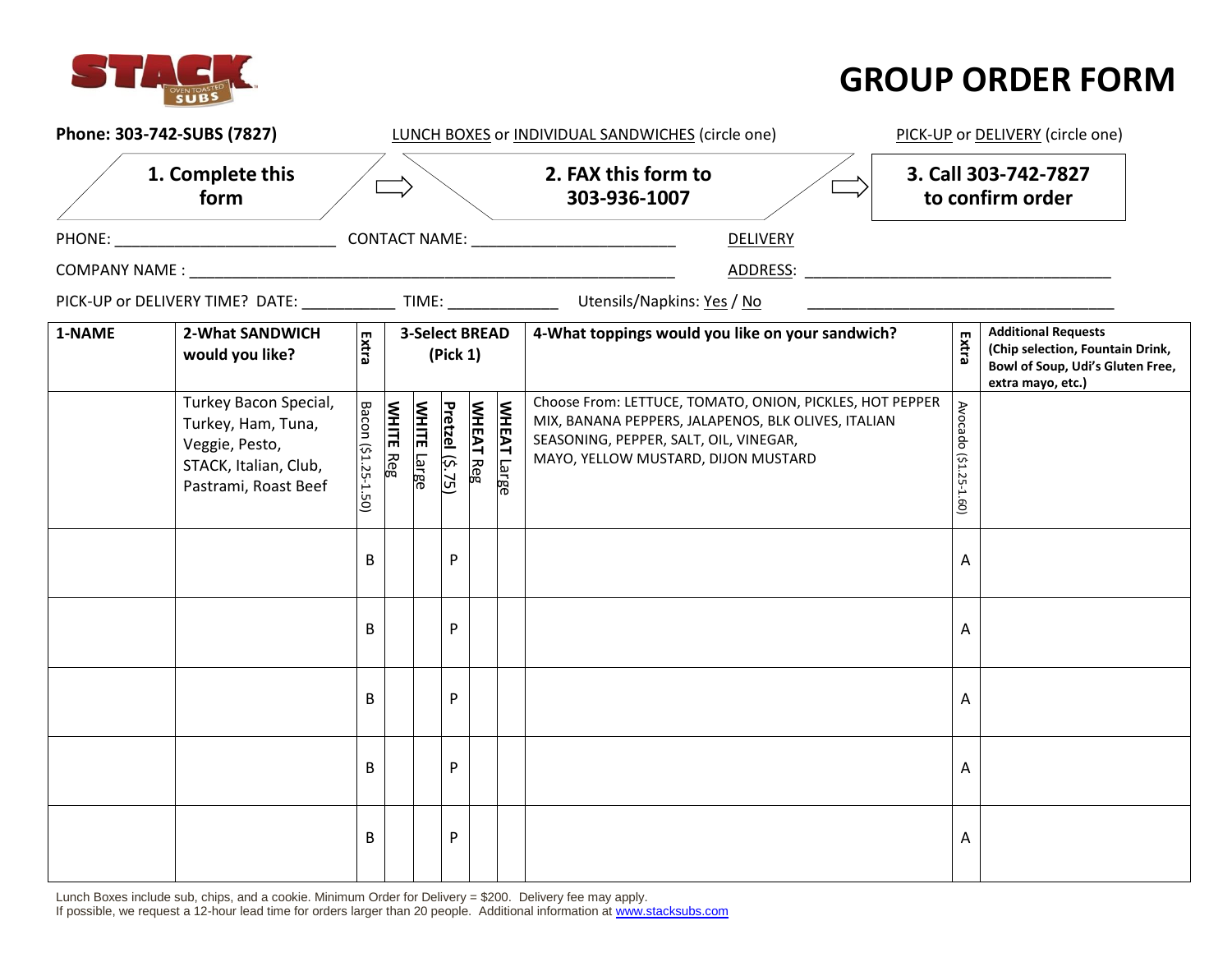

## INDIVIDUAL SANDWICHES (cont.)

|        | $5.772$ $1.757$ $1.757$ $1.557$ $1.607$ $1.607$                                                                |                                            |                  |                    |                 |                  |                    |                                                                                                                                                                                                  | . usc                 |                                                                                                                                   |  |
|--------|----------------------------------------------------------------------------------------------------------------|--------------------------------------------|------------------|--------------------|-----------------|------------------|--------------------|--------------------------------------------------------------------------------------------------------------------------------------------------------------------------------------------------|-----------------------|-----------------------------------------------------------------------------------------------------------------------------------|--|
| 1-NAME | 2-What SANDWICH<br>would you like?                                                                             | <b>3-Select BREAD</b><br>Extra<br>(Pick 1) |                  |                    |                 |                  |                    | 4-What toppings would you like on your sandwich?                                                                                                                                                 | Extra                 | <b>Additional Requests</b><br>(Chip selection, Fountain Drink<br>Milkshake, Bowl of Soup, Udi's<br>Gluten Free, extra mayo, etc.) |  |
|        | Turkey Bacon Special,<br>Turkey, Ham, Tuna,<br>Veggie, Pesto,<br>STACK, Italian, Club,<br>Pastrami, Roast Beef | Bacon (\$1.25-1.50)                        | <b>WHITE Reg</b> | <b>WHITE</b> Large | Pretzel (\$.75) | <b>WHEAT Reg</b> | <b>WHEAT Large</b> | Choose From: LETTUCE, TOMATO, ONION, PICKLES, HOT PEPPER<br>MIX, BANANA PEPPERS, JALAPENOS, BLK OLIVES, ITALIAN<br>SEASONING, PEPPER, SALT, OIL, VINEGAR,<br>MAYO, YELLOW MUSTARD, DIJON MUSTARD | Avocado (\$1.25-1.60) |                                                                                                                                   |  |
|        |                                                                                                                | B                                          |                  |                    | P               |                  |                    |                                                                                                                                                                                                  | A                     |                                                                                                                                   |  |
|        |                                                                                                                | B                                          |                  |                    | P               |                  |                    |                                                                                                                                                                                                  | A                     |                                                                                                                                   |  |
|        |                                                                                                                | B                                          |                  |                    | P               |                  |                    |                                                                                                                                                                                                  | A                     |                                                                                                                                   |  |
|        |                                                                                                                | B                                          |                  |                    | P               |                  |                    |                                                                                                                                                                                                  | A                     |                                                                                                                                   |  |
|        |                                                                                                                | B                                          |                  |                    | P               |                  |                    |                                                                                                                                                                                                  | A                     |                                                                                                                                   |  |
|        |                                                                                                                | B                                          |                  |                    | P               |                  |                    |                                                                                                                                                                                                  | A                     |                                                                                                                                   |  |
|        |                                                                                                                | B                                          |                  |                    | P               |                  |                    |                                                                                                                                                                                                  | A                     |                                                                                                                                   |  |